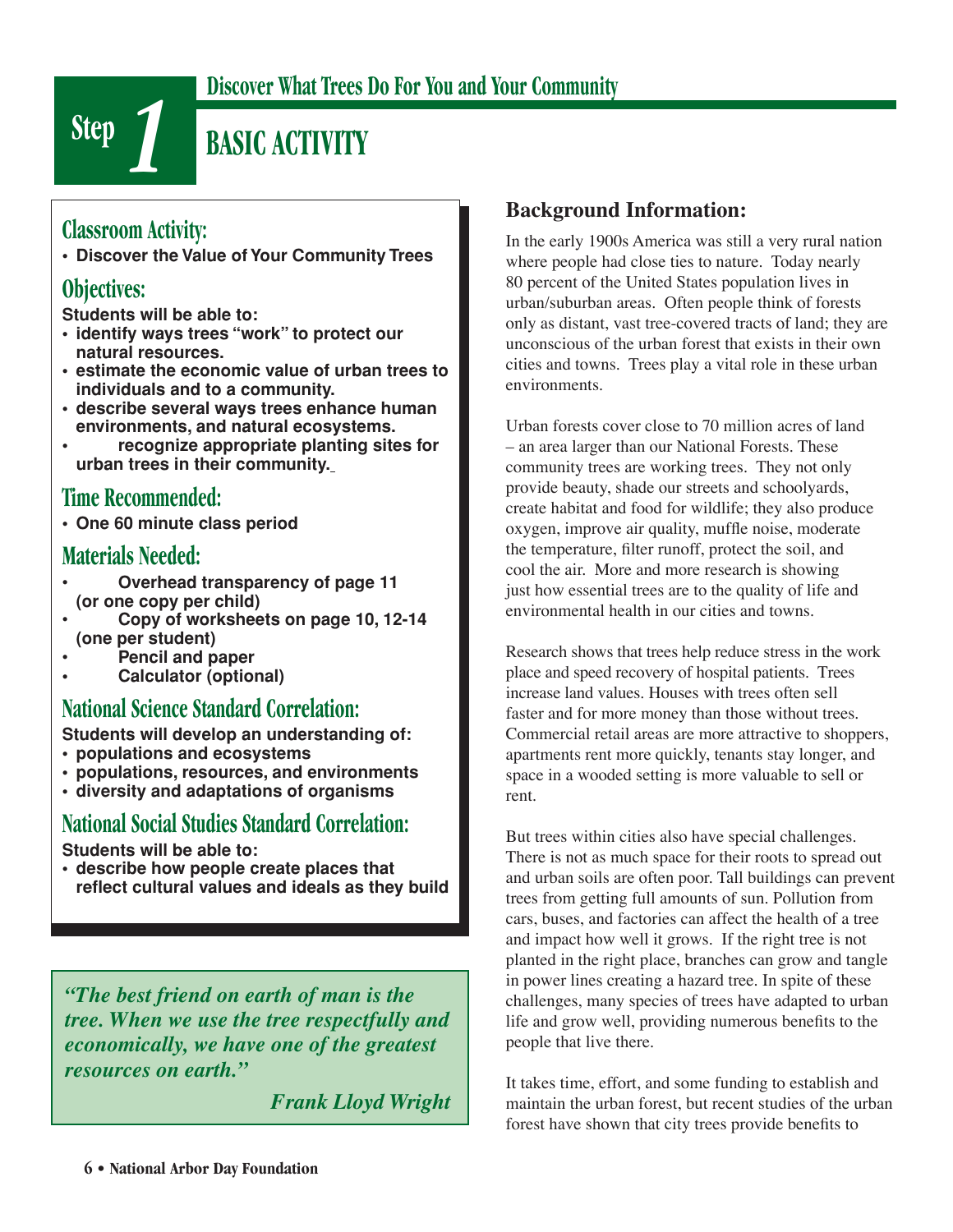| Shade                  | Make Oxygen          |
|------------------------|----------------------|
| Windbreak              | Fruits               |
| Erosion control        | Beauty               |
| Absorbs Carbon dioxide | <b>Nuts</b>          |
| Homes for animals      | <b>Shelter</b>       |
| Syrup                  | Food for wildlife    |
| Clean air              | Prevent water runoff |
| Connection to history  | Craft products       |
| Cools the air          | <b>Medicines</b>     |
| <b>Reduced stress</b>  | Mark the Changing    |
|                        | seasons              |

the community worth 2-3 times the cost of their planting and care. For many years trees were only valued for the wood products they could produce. Today, scientists have developed ways to measure the economic value of trees to the environment. In the following activity, students will have an opportunity to learn how trees impact the urban environment and calculate a rough estimate of a "working" tree's value.

#### **Instructional Sequence: Anticipatory Set:**

Put up the overhead (or pass out handouts) of the World with Trees worksheet (page 11). Ask, *"Which of these two worlds would you rather live in?"* As students respond, ask why they chose as they did. Record responses on the board without comment.

Continue class discussion by asking, *"Why are trees important to our community?"* Building off of students' prior knowledge and information gathered from the handout/overhead, encourage students to generate a list of the products and contributions made by living trees. A possible list of responses is provided above.

#### **Activity:**

Write the words TRUE and FALSE on the chalkboard. Tell students you are going to read some "Believe it or Not" statements about trees. They need to predict if each statement is true or false. If they believe the statement is true, they should stand. If they believe the statement is false, they should remain seated. To start, read ONLY the **bolded** statements #1-10 on page 10 out loud.

Once you have gone through all 10 statements, tell students that all were true. Trees do all these amazing things for us and the environment we live in. Write "economic value," "environmental value," and "social value" on the board. Pass out the Benefits of Trees handout (page 10) and go through the statements again with students, this time incorporating the background information and comments following each statement.

If you have an extra class period, you may wish to have students go online to research other values trees provide to communities.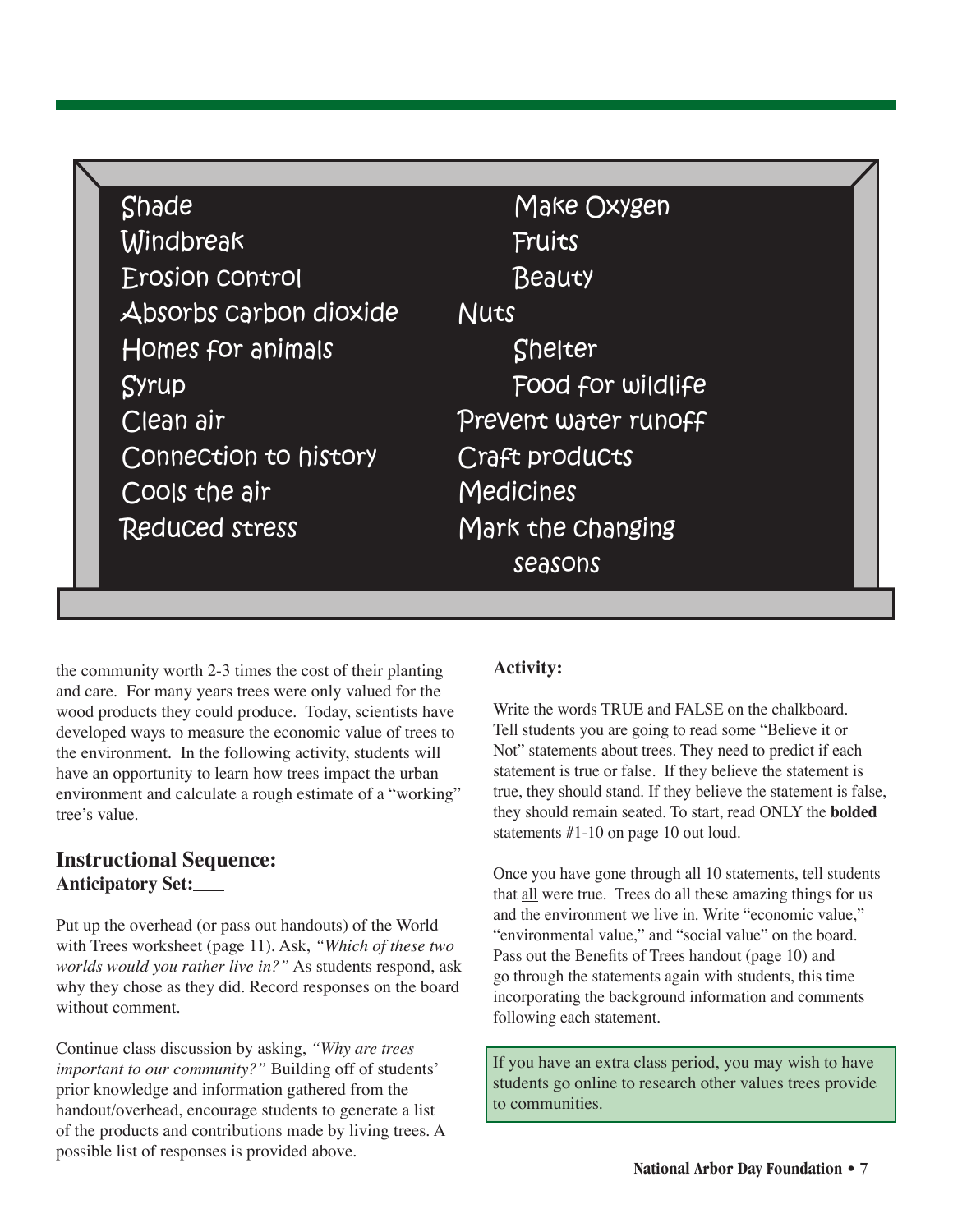

## **Discover What Trees Do For You and Your Community**

# **BENEFITS OF TREES**

#### **Discussion:**

As each benefit is discussed ask students if they think that particular tree benefit results in more of an:

• **Environmental value** – Does it help the ecosystem/ environment in which people live?

• **Economic value** – Does it provide an opportunity for people or the community to save money by lowered costs or increased value?

• **Social value** – Does it improve the health or quality of life for individuals in some way?

After going through the handout, ask if planting trees in certain locations can have multiple values?

Tell students that even though research is proving the environmental, social, and economic benefits of trees, we're losing urban trees every day. In some cities, as many as four trees die or are removed for each new one added. And nationwide, each day 2,400 acres of rural land is absorbed for urban use and most of the trees on that land are not preserved. Surveys indicate that about 66-100 million spaces exist along our city streets where trees could be planted. This translates to the potential to absorb 33 million more tons of  $CO_2$  every year and at the same time save consumers \$4 billion in energy costs!

Be sure to explain that in a city, trees face numerous challenges like tight spaces, poor soils, and city pollution. It's always important to select the right tree for the right space,

but in urban areas that is especially true if a tree is to grow and thrive.

Distribute the Benefits of Trees Information sheet, Community Neighborhood Worksheet and the Value of Your Community Trees Worksheets (pages 10, 12-14).

NOTE: For the activity you may choose to have students work in pairs or on their own.

**STUDENT DIRECTIONS:** Tell students to imagine they each just received ten free trees from The National Arbor Day Foundation and are going to have an opportunity to plant them in a neighborhood that might be similar to the one where they live. Students are to draw in (plant) 10 trees in locations on the Community Neighborhood Worksheet, where they feel the trees might be of the most value...to themselves, to the community – or both. Ask them to please number each tree that they plant, #1-10. Then, on the Value of Your Community Trees Worksheets, they should list where they planted each of their trees, and what environmental, economic, or social value each tree might provide in the location they selected. Remind them to make sure the number of the tree on the Community Neighborhood Worksheet corresponds to the number of the tree location described on the Value of Your Community Trees Worksheets.

Mention to students that it is always important to plant the right kind of tree in the right location, but for this activity they should imagine that they have already selected the appropriate tree species for each location they might select.

Give the students the following example: If they planted Tree #1 by the stream it might have:

- an environmental value of holding the soil in place;
- an economic value of saving the city money by

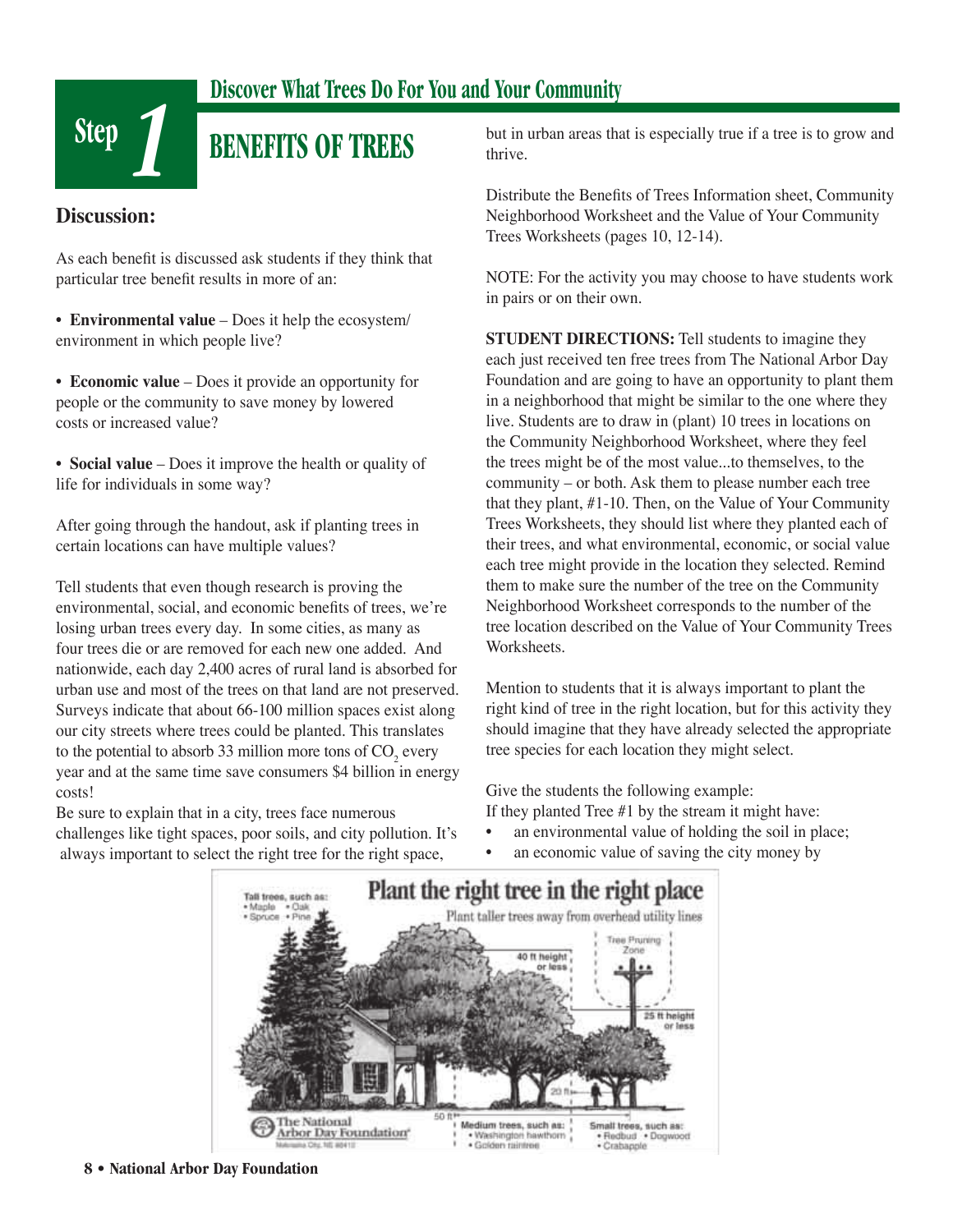reduction of storm water runoff;

and a social value of adding beauty to the area.

Then explain that they should list what value (social, economic or environmental) was the main reason that they selected the location for the tree that they did. When they do their tree location tally they may have 3 trees in one location and no trees in another – that is fine. Encourage students to refer to the Benefits of Trees handout or the list on the board for a reminder of some of the different benefits trees provide in different locations.

#### **Pulling It All Together:**

 Allow students about 20 minutes to complete their worksheets. Then tell students they are going to jump 10 years into the future and try to determine the impact and the value of the trees they planted. Explain that they will be able to estimate the value of their community trees.

Refer students back to Benefit  $#10$  on their handout that says, "Nationally, the 60-plus million street trees have an average value of \$525 per tree each year." Tell students to multiply the number of trees they planted times \$525 (10 x \$525). That will give them a rough idea of the economic value from the environmental benefits provided by the trees

they planted in their community. Then, on the board, calculate the total value of the trees planted by the whole class (# of students x \$5250) to demonstrate the impact a group of people planting and caring for trees in a community can have on the economy of a community.

 Tell students that if they planted 3 trees around the little house they could give themselves \$10,000 for the increased value of their property. If the 3 trees planted around the little house were on the west and south side of the house they could give themselves an extra \$50 in energy savings.

 Stress to students that although part of this activity was to estimate the economic value of the trees they planted, the object is not to see who tallied up the greatest amount of money. The object of the activity is to help students recognize that trees provide value to our lives in many ways...some values are easily measured in terms of dollars and cents...some values (like the beauty of trees in a park) are subjective from one person to another and are more difficult to measure.

 Post worksheets on the board so students can compare tree planting locations. Ask them to imagine each of their neighborhoods joined together, making up a large city. As time permits, allow students to share their community tree planting decisions and predict the social, environmental and economic impact of the trees they planted.

**Assessment Rubric: (To be used with the Value of Your Community Worksheets) Put the rubric on the board at the start of the activity so students clearly understand the measured objectives.**

| 1-2 Points                                                                                                                                                                                                                                           | 3-5 points                                                                                                                                                                                                                                                                              | <b>6-8 Points</b>                                                                                                                                                                                                                                                                                                                                                                                   | 9-10 points                                                                                                                                                                                                                                                                                                                                                                                        |
|------------------------------------------------------------------------------------------------------------------------------------------------------------------------------------------------------------------------------------------------------|-----------------------------------------------------------------------------------------------------------------------------------------------------------------------------------------------------------------------------------------------------------------------------------------|-----------------------------------------------------------------------------------------------------------------------------------------------------------------------------------------------------------------------------------------------------------------------------------------------------------------------------------------------------------------------------------------------------|----------------------------------------------------------------------------------------------------------------------------------------------------------------------------------------------------------------------------------------------------------------------------------------------------------------------------------------------------------------------------------------------------|
| <b>SEED LEVEL</b>                                                                                                                                                                                                                                    | <b>SEEDLING LEVEL</b>                                                                                                                                                                                                                                                                   | <b>SAPLING LEVEL</b>                                                                                                                                                                                                                                                                                                                                                                                | <b>TREE LEVEL</b>                                                                                                                                                                                                                                                                                                                                                                                  |
| • Five trees are drawn<br>into the Community<br>Neighborhood<br>Worksheet.<br>• A few planting locations<br>are identified.<br>• At least one value<br>(social, environmental,<br>or economic) is correctly<br>identified for each tree<br>drawn in. | • More than half of<br>the trees are drawn<br>into the Community<br>Neighborhood<br>Worksheet<br>• Over half the planting<br>locations are identified.<br>• At least two values<br>(social, environmental,<br>or economic value) are<br>correctly identified for<br>each tree drawn in. | • All 10 trees are<br>drawn neatly into the<br><b>Community Neighbor-</b><br>hood Worksheet.<br>• Clear descriptions of<br>the selected planting<br>locations are shown.<br>• At least one social,<br>environmental, and<br>economic value is<br>correctly identified for<br>each tree drawn in.<br>• The tree totals are<br>filled in on the Value of<br><b>Your Community Trees</b><br>Worksheet. | • All 10 trees are<br>drawn neatly into the<br>Community<br>Neighborhood Worksheet.<br>• Clear descriptions of<br>the selected planting<br>locations are shown.<br>• Several social,<br>environmental, and<br>economic values are<br>correctly identified for<br>each tree drawn in.<br>The tree totals are<br>$\bullet$<br>filled in on the Value of<br><b>Your Community Trees</b><br>Worksheet. |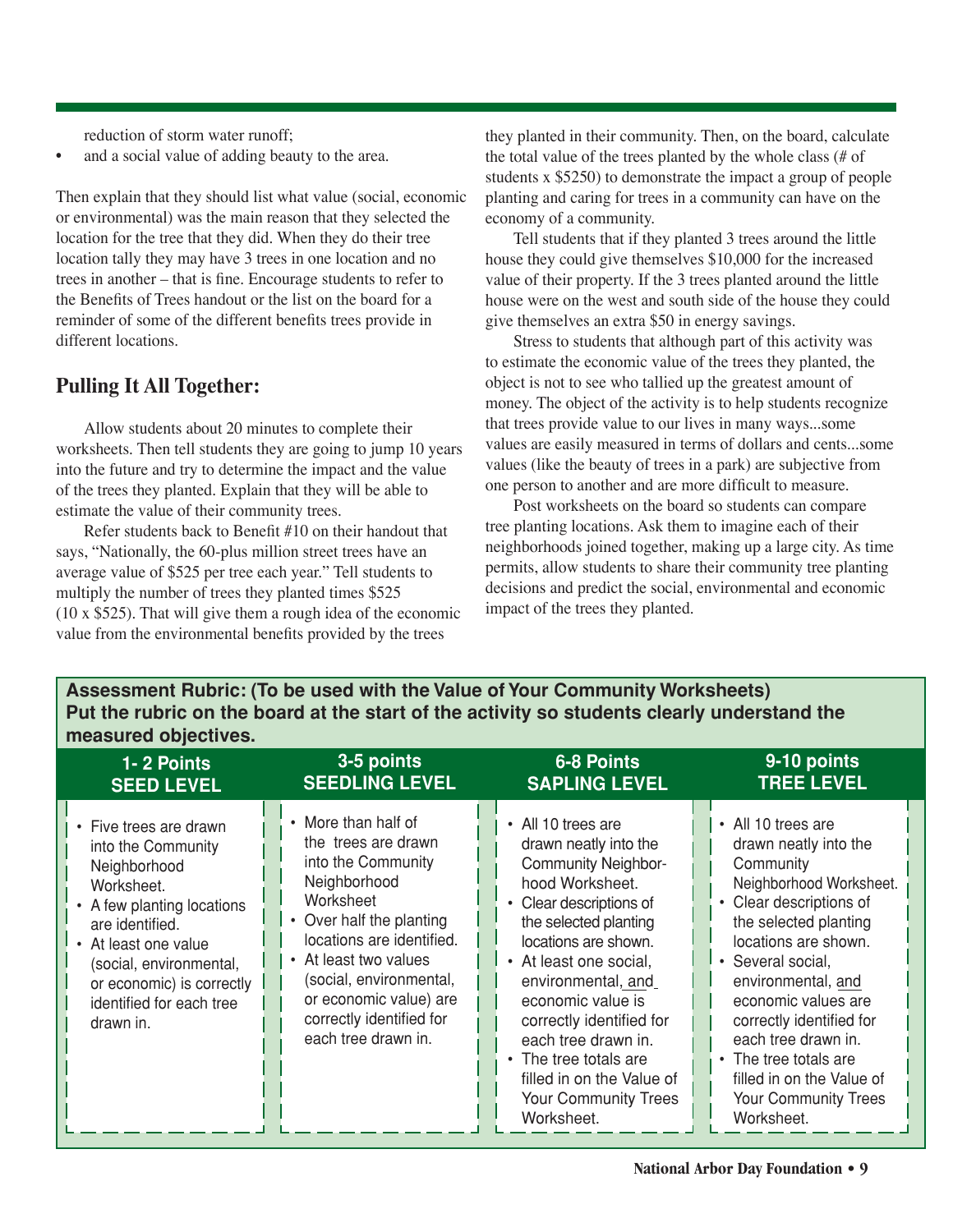# **BENEFITS OF TREES**

- 1. **Trees properly placed around a home can reduce air conditioning needs by 30% and save 20-30% in energy used for heating. TRUE.** Trees planted on the west and south sides of a home help shade and cool the air around the home during the summer. Trees placed on the north and west sides of a home or building block cold winter winds. As a result of well-placed trees, there is less demand for air conditioning and heating. Less fossil fuels are burned, which is good for the environment…and you save money.
- 2. **One acre of trees absorbs six tons of carbon dioxide and puts out four tons of oxygen. This is enough to meet the annual needs of 18 people. TRUE.** Trees remove greenhouse gases, like carbon dioxide, from the air and replenish it with oxygen for us to breathe. Trees also improve air quality by capturing dust and pollution particles from dirty city air that can affect human health. These particles cling to the leaves rather than float in the air. When it rains, the dust and particles are washed to the ground.
- 3. **Healthy, mature trees add an average of 10 15 percent to a property's value. TRUE.** For example, a \$100,000 home or apartment building might sell for \$110,000 (\$10,000 more!) if it has trees around it. Tree planting is one of the best investments a person can make in their home.
- 4. **Compared with apartment buildings that had little or no trees or vegetation, buildings with high levels of greenery had 52% fewer total crimes, including 48% fewer property crimes and 56% fewer violent crimes. Even a small amount of greenery was associated with lower crime rates. TRUE.** Studies have shown living in an area with trees reduces the stresses that can be associated with living in a big city. Less stress can ease tensions that sometimes lead to violence.
- 5. **One shade tree can intercept 760-4,000 gallons of rainfall in its crown (leafy top) annually, depending on species. This reduces runoff of polluted storm water and can affect the size of drainpipes and retention ponds needed in new developments saving money for the community. TRUE.** The canopy of a tree softens and slows the impact of raindrops and absorbs water,

reducing the amount of water that hits the streets or sidewalks and runs immediately to a storm water drainage system. Large water management systems are expensive. Trees help control runoff, which also improves water quality, protects the soil, and saves money.

- 6. **Hospital patients have been shown to recover from surgery more quickly and require less pain medication when their room had a window that provided a view of trees. TRUE.** It is hard to measure the impact a beautiful tree or natural setting can have.
- 7. **Living in a home surrounded by woods, meadows, or other natural settings can increase the attention capacities of children and generally improve their mental health. TRUE.** Even small efforts to improve green space – such as preserving existing trees or planting new ones and maintaining grassy areas – are likely to influence the welfare of children.
- 8. **The more trees and grass in the common spaces of inner-city neighborhoods, the more those spaces are used by residents. TRUE.** Social scientists have found that this adds up to more social activities - such as visiting, more knowledge about the neighbors, stronger feelings of belonging, and the kind of positive social ties that are the very fabric of a healthy neighborhood.
- 9. **The net cooling effect of a young, healthy tree is equivalent to ten room-sized air conditioners operating 20 hours a day. TRUE.** Amazing! Water from a tree's leaves evaporates in the hot weather. The evaporated moisture cools the air around the tree. Since cool air is heavier than hot air, this cool air moves toward the ground making us feel cooler. Cities, with stretches of concrete streets and parking lots, are sometimes referred to as "heat islands" that are 5-9 degrees hotter than surrounding area. Planting trees in these areas helps lessen the heat island effect – which saves both energy and money.
- 10. **Nationally, the 60+ million street trees have an average value of \$525 per tree each year. TRUE.** Think of all the things a tree does for the environment. One survey estimated the value of community trees at \$1,700 per tree.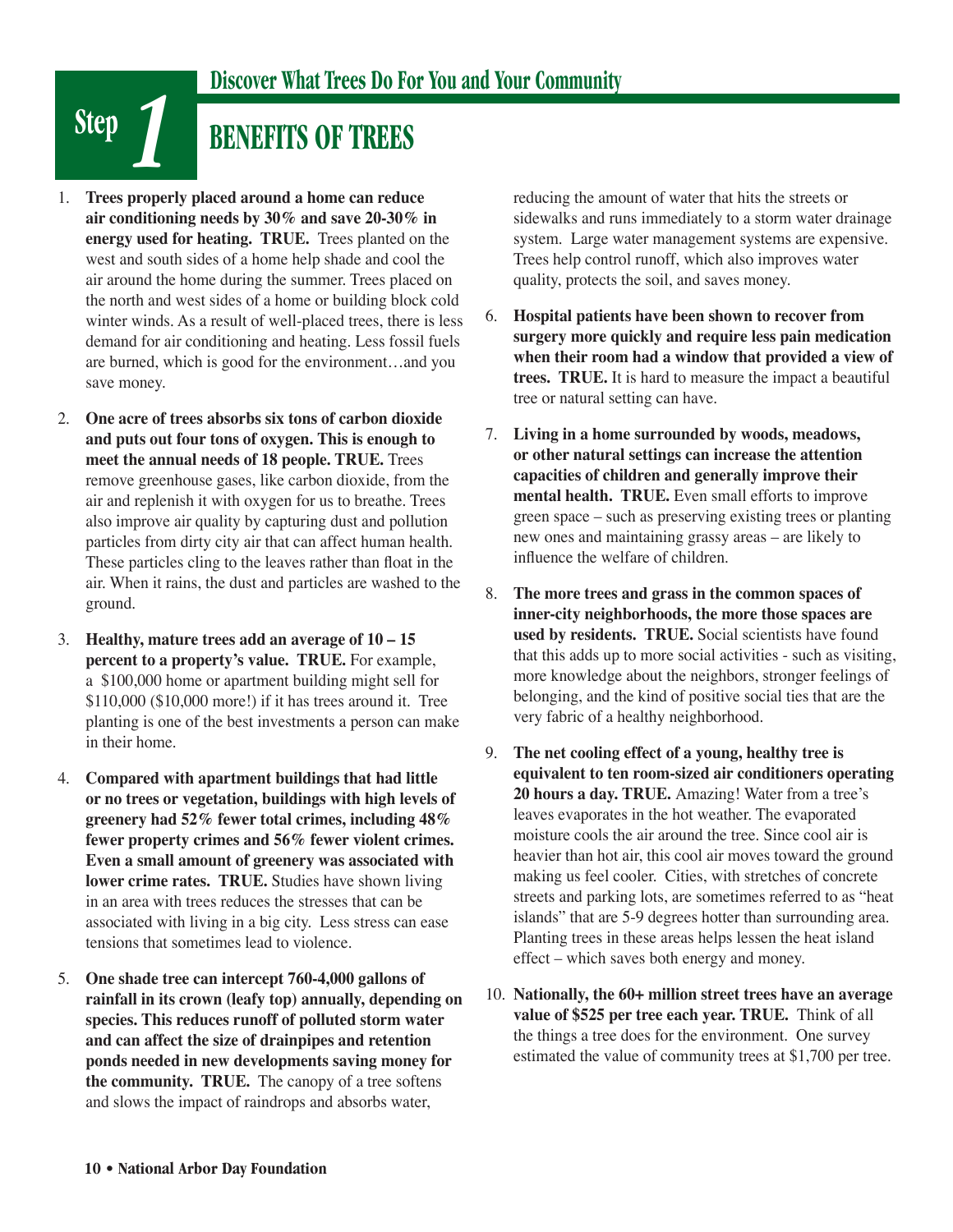# **A World With Trees Worksheet**

# **A World Without Trees**

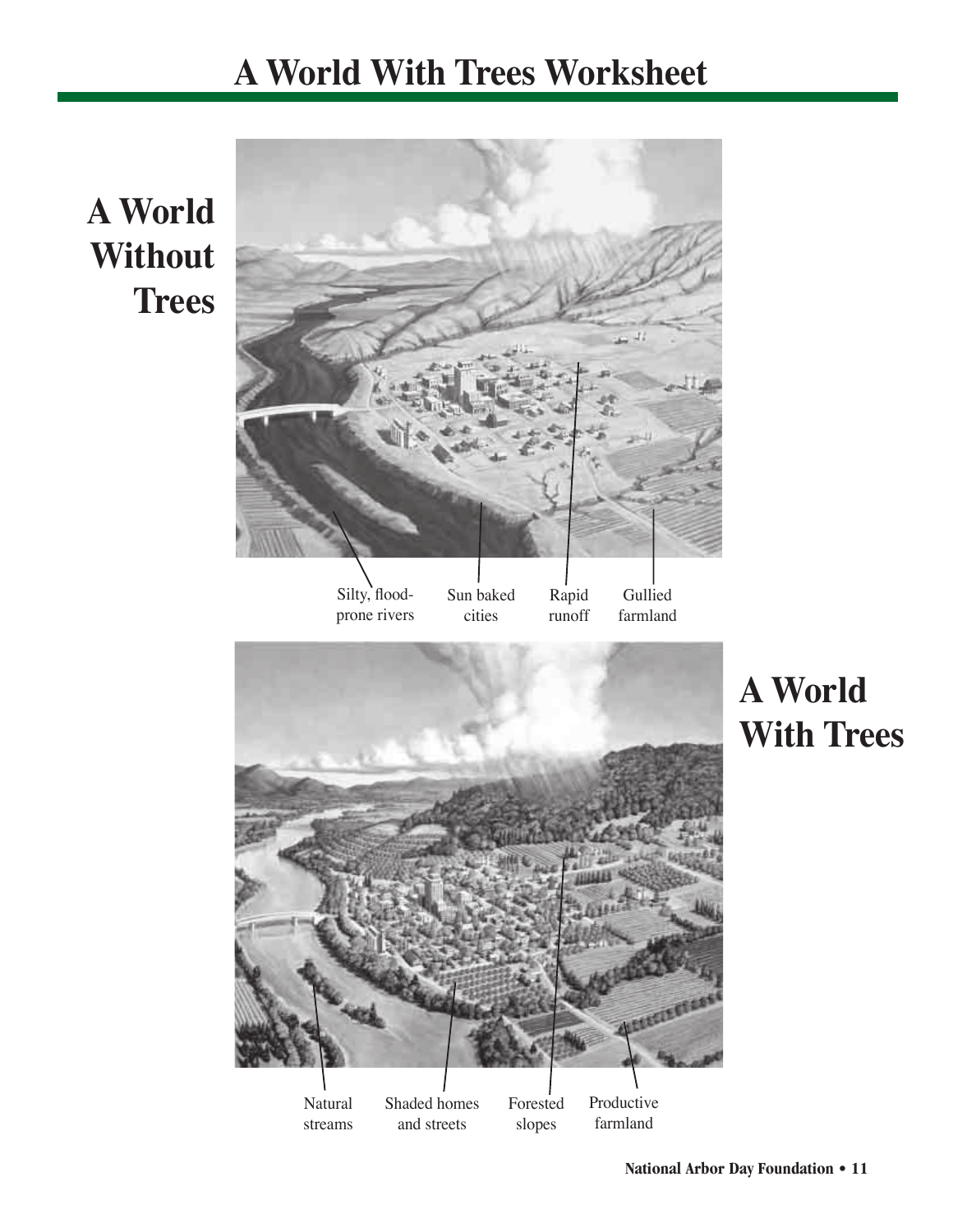# **Estimate the Value of Your Community Trees**

**DIRECTIONS:** You have been given 10 trees to plant in your community. On the *Community Neighborhood Worksheet* you should plant (draw in) 10 trees in areas where you feel they will provide the most benefit – to you, to the community, or both. Number each tree that you plant. Then, on this worksheet, list where you planted each of your trees and what environmental, economic, or social value each tree might provide in the location you selected.

|        | Which of the above values was most important to you when planting this particular tree? |
|--------|-----------------------------------------------------------------------------------------|
|        |                                                                                         |
| Tree 2 |                                                                                         |
|        |                                                                                         |
|        | Economic Value                                                                          |
|        |                                                                                         |
|        | Which of the above values was most important to you when planting this particular tree? |
|        |                                                                                         |
| Tree 3 |                                                                                         |
|        |                                                                                         |
|        |                                                                                         |
|        |                                                                                         |
|        | Which of the above values was most important to you when planting this particular tree? |
|        |                                                                                         |
|        |                                                                                         |
|        |                                                                                         |
|        | Economic Value                                                                          |
|        |                                                                                         |
|        | Which of the above values was most important to you when planting this particular tree? |
|        |                                                                                         |
| Tree 5 |                                                                                         |
|        |                                                                                         |
|        |                                                                                         |
|        |                                                                                         |
|        |                                                                                         |
|        |                                                                                         |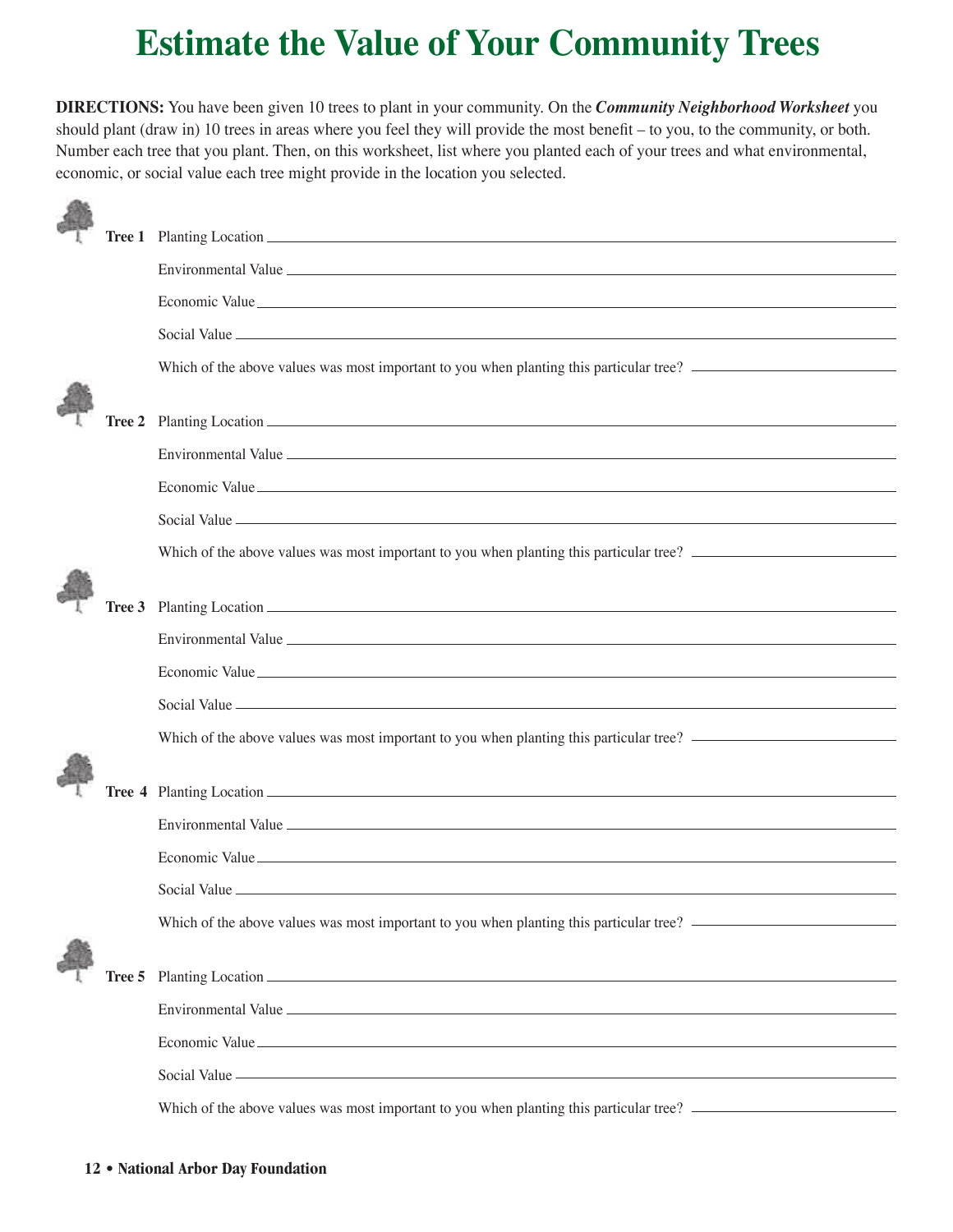# **Estimate the Value of Your Community Trees (cont.)**

|        | Environmental Value                                                                                                           |
|--------|-------------------------------------------------------------------------------------------------------------------------------|
|        | Economic Value                                                                                                                |
|        | Social Value                                                                                                                  |
|        | Which of the above values was most important to you when planting this particular tree?                                       |
|        |                                                                                                                               |
|        |                                                                                                                               |
|        | Environmental Value                                                                                                           |
|        | Economic Value                                                                                                                |
|        | Social Value                                                                                                                  |
|        | Which of the above values was most important to you when planting this particular tree?                                       |
|        | Planting Location                                                                                                             |
| Tree 8 |                                                                                                                               |
|        | Environmental Value                                                                                                           |
|        | Economic Value                                                                                                                |
|        | Social Value                                                                                                                  |
|        | Which of the above values was most important to you when planting this particular tree?                                       |
| Tree 9 |                                                                                                                               |
|        |                                                                                                                               |
|        | Economic Value                                                                                                                |
|        | Social Value                                                                                                                  |
|        | Which of the above values was most important to you when planting this particular tree?                                       |
|        |                                                                                                                               |
|        |                                                                                                                               |
|        |                                                                                                                               |
|        | Economic Value                                                                                                                |
|        | Social Value                                                                                                                  |
|        | Which of the above values was most important to you when planting this particular tree?                                       |
|        | Totals: How many trees did you plant in these locations?                                                                      |
|        | #_______ by the stream #_________ by the school #______ in the park #_______ by a home #_______ next to the hospital          |
|        | # by the apartment # by the business district # in the vacant lot # shading a parking lot                                     |
|        | Which value (environmental, economic or social) did you consider most often when selecting locations for planting your trees? |